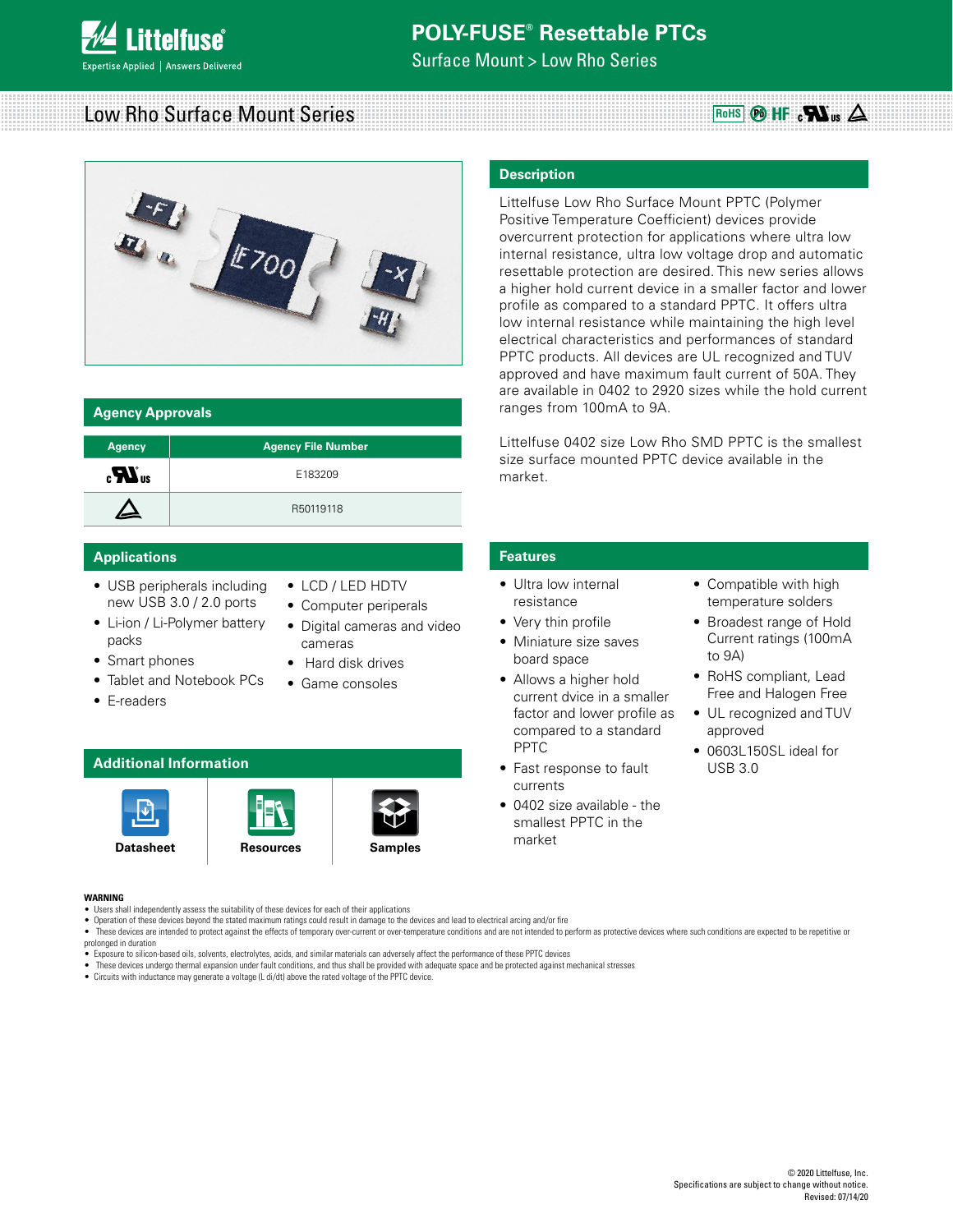Surface Mount > Low Rho Series

### **Electrical Characteristics**

|                               |                          |              |                             | v                       |                                  | $P_{A}$ typ. |                       | <b>Maximum</b><br><b>Time-To-Trip</b> |                        | <b>Resistance</b>        |                       | <b>Agency Approvals</b> |
|-------------------------------|--------------------------|--------------|-----------------------------|-------------------------|----------------------------------|--------------|-----------------------|---------------------------------------|------------------------|--------------------------|-----------------------|-------------------------|
| <b>Part Number</b>            | <b>Marking</b>           | I<br>(A)     | $\overline{(\overline{A})}$ | $\overline{\text{Var}}$ | $\overline{(\mathsf{A})}^{\max}$ | (W)          | <b>Current</b><br>(A) | <b>Time</b><br>(Sec.)                 | $R_{min}$ ( $\Omega$ ) | $R_{1\text{max}}$<br>(0) | $\mathbf{R}$          | △<br>TÜV                |
| 0402L010SL                    | $\overline{\phantom{a}}$ | 0.10         | 0.30                        | 6                       | 40                               | 0.5          | 0.50                  | 1.00                                  | 0.150                  | 2.000                    | X                     | X                       |
| 0402L020SL                    | $\overline{\phantom{m}}$ | 0.20         | 0.50                        | 6                       | 40                               | 0.5          | 1.00                  | 1.00                                  | 0.100                  | 1.250                    | X                     | Χ                       |
| 0402L035SL                    | $\overline{\phantom{a}}$ | 0.35         | 0.70                        | 6                       | 40                               | 0.5          | 8.00                  | 0.10                                  | 0.050                  | 0.700                    | X                     | Χ                       |
| 0402L050SL                    | ٠                        | 0.50         | 1.00                        | 6                       | 40                               | 0.5          | 8.00                  | 0.10                                  | 0.040                  | 0.400                    | X                     | Χ                       |
| 0402L100SL                    | $\frac{1}{2}$            | 1.00         | 2.00                        | 6                       | 40                               | 0.5          | 8.00                  | 0.20                                  | 0.030                  | 0.250                    | X                     | Χ                       |
| 0603L050SL                    | K                        | 0.50         | 1.00                        | 6                       | 50                               | 0.6          | 8.00                  | 0.10                                  | 0.070                  | 0.350                    | X                     | Χ                       |
| 0603L075SL<br>0603L100SL      | $\mathsf{N}$<br>S        | 0.75<br>1.00 | 1.50<br>1.80                | 6<br>6                  | 50<br>50                         | 0.6<br>0.6   | 8.00<br>8.00          | 0.20<br>0.30                          | 0.020<br>0.040         | 0.165<br>0.120           | X<br>X                | Χ<br>X                  |
| 0603L150SL                    | T                        | 1.50         | 3.00                        | 6                       | 50                               | 0.6          | 8.00                  | 0.50                                  | 0.007                  | 0.080                    | $\times$              | X                       |
| 0603L175SL                    | $\vee$                   | 1.75         | 3.50                        | 6                       | 50                               | 0.6          | 8.00                  | 0.60                                  | 0.005                  | 0.060                    | X                     | Χ                       |
| 0603L200SL-V                  | $\times$                 | 2.00         | 4.00                        | 6                       | 50                               | 0.6          | 8.00                  | 1.00                                  | 0.005                  | 0.040                    | $\times$              | Χ                       |
| 0603L300SL                    | Y                        | 3.00         | 6.00                        | 6                       | 50                               | 0.6          | 8.00                  | 5.00                                  | 0.003                  | 0.030                    | X                     | X                       |
| 0805L075SL                    | -G                       | 0.75         | 1.50                        | 6                       | 50                               | 0.6          | 8.00                  | 0.20                                  | 0.040                  | 0.150                    | $\times$              | Χ                       |
| 0805L110SL                    | -H                       | 1.10         | 1.80                        | 6                       | 50                               | 0.6          | 8.00                  | 0.30                                  | 0.030                  | 0.120                    | Χ                     | Χ                       |
| 0805L150SL                    | $-K$                     | 1.50         | 3.00                        | 6                       | 50                               | 0.6          | 8.00                  | 0.50                                  | 0.015                  | 0.065                    | X                     | X                       |
| 0805L175SL                    | $-V$                     | 1.75         | 3.50                        | 6                       | 50                               | 0.6          | 8.00                  | 0.60                                  | 0.005                  | 0.055                    | $\times$              | X                       |
| 0805L200SLTH                  | -L                       | 2.00         | 4.00                        | 6                       | 50                               | 0.6          | 8.00                  | 1.00                                  | 0.005                  | 0.045                    | $\times$              | X                       |
| 0805L260SLTH                  | $-S$                     | 2.60         | 5.20                        | 6                       | 50                               | 0.6          | 8.00                  | 4.00                                  | 0.003                  | 0.035                    | X                     | Χ                       |
| 0805L300SL<br>0805L300SLTH    | $-N$                     | 3.00         | 6.00                        | 6                       | 50                               | 0.6          | 8.00                  | 5.00                                  | 0.003                  | 0.030                    | $\times$              | Χ                       |
| 0805L350SL                    | $-N$<br>$-T$             | 3.00<br>3.50 | 6.00<br>7.00                | 6<br>6                  | 50<br>50                         | 0.6<br>0.6   | 8.00<br>8.00          | 5.00<br>5.00                          | 0.003<br>0.003         | 0.030<br>0.025           | X<br>$\mathsf X$      | X<br>Χ                  |
| 0805L400SL                    | $-Y$                     | 4.00         | 9.00                        | 6                       | 50                               | 0.6          | 20.00                 | 2.00                                  | 0.003                  | 0.018                    | Χ                     | Χ                       |
| 1206L075SL                    | -G                       | 0.75         | 1.50                        | 6                       | 50                               | 0.8          | 8.00                  | 0.30                                  | 0.017                  | 0.180                    | X                     | Χ                       |
| 1206L110SL                    | -H                       | 1.10         | 2.20                        | 6                       | 50                               | 0.8          | 8.00                  | 0.30                                  | 0.015                  | 0.100                    | X                     | Χ                       |
| 1206L150SL                    | -K                       | 1.50         | 3.00                        | 6                       | 50                               | 0.8          | 8.00                  | 0.30                                  | 0.010                  | 0.055                    | $\times$              | X                       |
| 1206L110/12SL                 | $-H1$                    | 1.10         | 2.20                        | 12                      | 50                               | 0.8          | 8.00                  | 0.30                                  | 0.015                  | 0.130                    | X                     | X                       |
| 1206L150/12SL                 | $-K1$                    | 1.50         | 3.00                        | 12                      | 50                               | 0.8          | 8.00                  | 0.50                                  | 0.010                  | 0.080                    | $\times$              | X                       |
| 1206L175SL                    | -F                       | 1.75         | 3.50                        | 6                       | 50                               | 0.8          | 8.00                  | 0.40                                  | 0.005                  | 0.030                    | X                     | Χ                       |
| 1206L200SL                    | -L                       | 2.00         | 4.00                        | 6                       | 50                               | 0.8          | 8.00                  | 0.50                                  | 0.005                  | 0.025                    | $\times$              | X                       |
| 1206L260SLTH                  | $-S$                     | 2.60         | 5.00                        | 6                       | 50                               | 0.8          | 8.00                  | 4.00                                  | 0.003                  | 0.026                    | Χ                     | Χ                       |
| 1206L260/12SL                 | $-S1$                    | 2.60         | 5.00                        | 12                      | 50                               | 0.8          | 8.00                  | 4.00                                  | 0.003                  | 0.055                    | X                     | Χ                       |
| 1206L300SLTH                  | $-N$                     | 3.00         | 6.00                        | 6                       | 50                               | 0.8          | 8.00                  | 4.00                                  | 0.003                  | 0.020                    | X                     | Χ                       |
| 1206L300/12SL                 | $-N1$<br>$-T$            | 3.00         | 6.00<br>7.00                | 12<br>6                 | 50<br>50                         | 0.8          | 8.00<br>8.00          | 4.00                                  | 0.003                  | 0.030<br>0.018           | X<br>X                | X<br>X                  |
| 1206L350SLTH<br>1206L350/12SL | <b>CT</b>                | 3.50<br>3.50 | 7.00                        | 12                      | 50                               | 0.8<br>0.8   | 8.00                  | 5.00<br>5.00                          | 0.003<br>0.003         | 0.020                    | $\times$              | Χ                       |
| 1206L380SLTH*                 | $-V$                     | $2.82*$      | 8.00                        | 6                       | 50                               | 0.8          | 8.00                  | 5.00                                  | 0.002                  | 0.014                    | X                     | Χ                       |
| 1206L400SL                    | $-Y$                     | 4.00         | 8.00                        | 6                       | 50                               | 0.8          | 20.00                 | 2.00                                  | 0.001                  | 0.016                    | $\times$              | Χ                       |
| 1206L400/12SL                 | CY                       | 4.00         | 8.00                        | 12                      | 50                               | 0.8          | 20.00                 | 2.00                                  | 0.003                  | 0.016                    | X                     | Χ                       |
| 1206L450SL                    | -Z                       | 4.50         | 9.00                        | 6                       | 50                               | 0.8          | 22.50                 | 2.00                                  | 0.001                  | 0.014                    | Χ                     | Χ                       |
| 1206L500SL-V                  | $-M$                     | 5.00         | 10.00                       | 6                       | 50                               | 1.0          | 25.00                 | 2.00                                  | 0.001                  | 0.012                    | X                     | X                       |
| 1206L500/12SL                 | <b>CM</b>                | 5.00         | 10.00                       | 12                      | 50                               | 1.0          | 25.00                 | 2.00                                  | 0.001                  | 0.012                    | $\times$              | Χ                       |
| 1206L600SL                    | $-W$                     | 6.00         | 12.00                       | 6                       | 50                               | 1.0          | 30.00                 | 2.00                                  | 0.001                  | 0.010                    | X                     | X                       |
| 1210L175SL                    | -J                       | 1.75         | 3.50                        | 6                       | 50                               | 0.8          | 8.00                  | 2.50                                  | 0.006                  | 0.040                    | $\times$              | Χ                       |
| 1210L200SL<br>1210L260SL      | -L<br>-S                 | 2.00         | 4.00<br>5.00                | 6<br>6                  | 50<br>50                         | 0.8<br>0.8   | 8.00<br>8.00          | 3.00<br>4.00                          | 0.005<br>0.003         | 0.024<br>0.020           | X<br>X                | Χ<br>X                  |
| 1210L300SL                    | $-N$                     | 2.60<br>3.00 | 6.00                        | 6                       | 50                               | 0.8          | 15.00                 | 2.00                                  | 0.003                  | 0.020                    | Χ                     | Χ                       |
| 1210L350SL                    | $-T$                     | 3.50         | 7.00                        | 6                       | 50                               | 0.8          | 17.50                 | 2.00                                  | 0.003                  | 0.018                    | X                     | X                       |
| 1210L380SL                    | -X                       | 3.80         | 8.00                        | 6                       | 50                               | 1.0          | 8.00                  | 5.00                                  | 0.002                  | 0.016                    | Χ                     | Χ                       |
| 1210L400SL                    | $-V$                     | 4.00         | 8.00                        | 6                       | 50                               | 1.0          | 8.00                  | 5.00                                  | 0.001                  | 0.014                    | $\mathsf X$           | X                       |
| 1210L450SL                    | $-Y$                     | 4.50         | 9.00                        | 6                       | 50                               | 1.0          | 22.50                 | 2.00                                  | 0.001                  | 0.014                    | X                     | Χ                       |
| 1210L500/12SL                 | <b>CM</b>                | 5.00         | 10.00                       | 12                      | 50                               | 1.2          | 25.00                 | 2.00                                  | 0.001                  | 0.012                    | $\mathsf X$           | X                       |
| 1210L550SL                    | -R                       | 5.50         | 11.00                       | 6                       | 50                               | 1.2          | 27.50                 | 2.00                                  | 0.001                  | 0.011                    | X                     | X                       |
| 1210L600SL                    | $-W$                     | 6.00         | 12.00                       | 6                       | 50                               | 1.2          | 30.00                 | 2.00                                  | 0.001                  | 0.010                    | $\overline{X}$        | X                       |
| 1210L900SL                    | $-Z$                     | 9.00         | 18.00                       | 6                       | 50                               | 1.4          | 45.00                 | 2.00                                  | 1.000                  | 5.500                    | X                     | X                       |
| 1812L190SL                    | $LF-19$                  | 1.90         | 4.90                        | 6                       | 50                               | 1.0          | 9.50                  | 4.50                                  | 0.003                  | 0.025                    | $\mathsf X$           | X                       |
| 1812L260SL                    | $LF-26$                  | 2.60         | 6.00                        | 6                       | 50                               | 1.0          | 13.00                 | 2.00                                  | 0.003                  | 0.024                    | X                     | Χ                       |
| 1812L270SL<br>1812L300SL      | LF-27<br>LF-30           | 2.70<br>3.00 | 6.20<br>7.00                | 6<br>6                  | 50<br>50                         | 1.0<br>1.0   | 13.50<br>8.00         | 2.00<br>5.00                          | 0.003<br>0.003         | 0.022<br>0.021           | $\times$<br>X         | X<br>X                  |
| 1812L300/24SL                 | <b>LF 30J</b>            | 3.00         | 6.00                        | 24                      | 50                               | 2.0          | 15.00                 | 2.00                                  | 0.001                  | 0.030                    | $\mathsf X$           | X                       |
| 1812L350SL**                  | LF-35                    | 3.50         | 8.10                        | 6                       | 50                               | 1.0          | 8.00                  | 5.00                                  | 0.003                  | $0.020**$                | Χ                     | $\boldsymbol{\times}$   |
| 1812L370SL                    | LF-37                    | 3.70         | 9.10                        | 6                       | 50                               | 1.0          | 18.50                 | 2.00                                  | 0.003                  | 0.018                    | X                     | X                       |
| 2920L500/24SL                 | <b>LF 50J</b>            | 5.00         | 10.00                       | 24                      | 50                               | 2.2          | 25.00                 | 2.00                                  | 0.001                  | 0.018                    | X                     | X                       |
| 2920L600/24SL                 | <b>LF 60J</b>            | 6.00         | 12.00                       | 24                      | 50                               | 2.5          | 30.00                 | 2.00                                  | 0.001                  | 0.012                    | X                     | X                       |
| 2920L700SL***                 | LF700                    | 7.00         | 14.00                       | 6                       | 50                               | 2.2          | 35.00                 | 2.0                                   | 0.001                  | 0.007                    | $\boldsymbol{\times}$ | Χ                       |
| 2920L700/24SL                 | <b>LF 70J</b>            | 7.00         | 14.00                       | 24                      | 50                               | 2.5          | 35.00                 | 2.00                                  | 0.001                  | 0.010                    | X                     | Χ                       |

#### **Notes:**

0805L150SL and 1206L150SL are ideal for overcurrent protection in VBUS of USB 3.0 / USB 2.0 ports.<br>\* 106L380SLTH has I<sub>sula</sub> 2.82A for at least 15min @ 55°C. It is ideal for overcurrent protection in Li-ion / Li-Polymer ba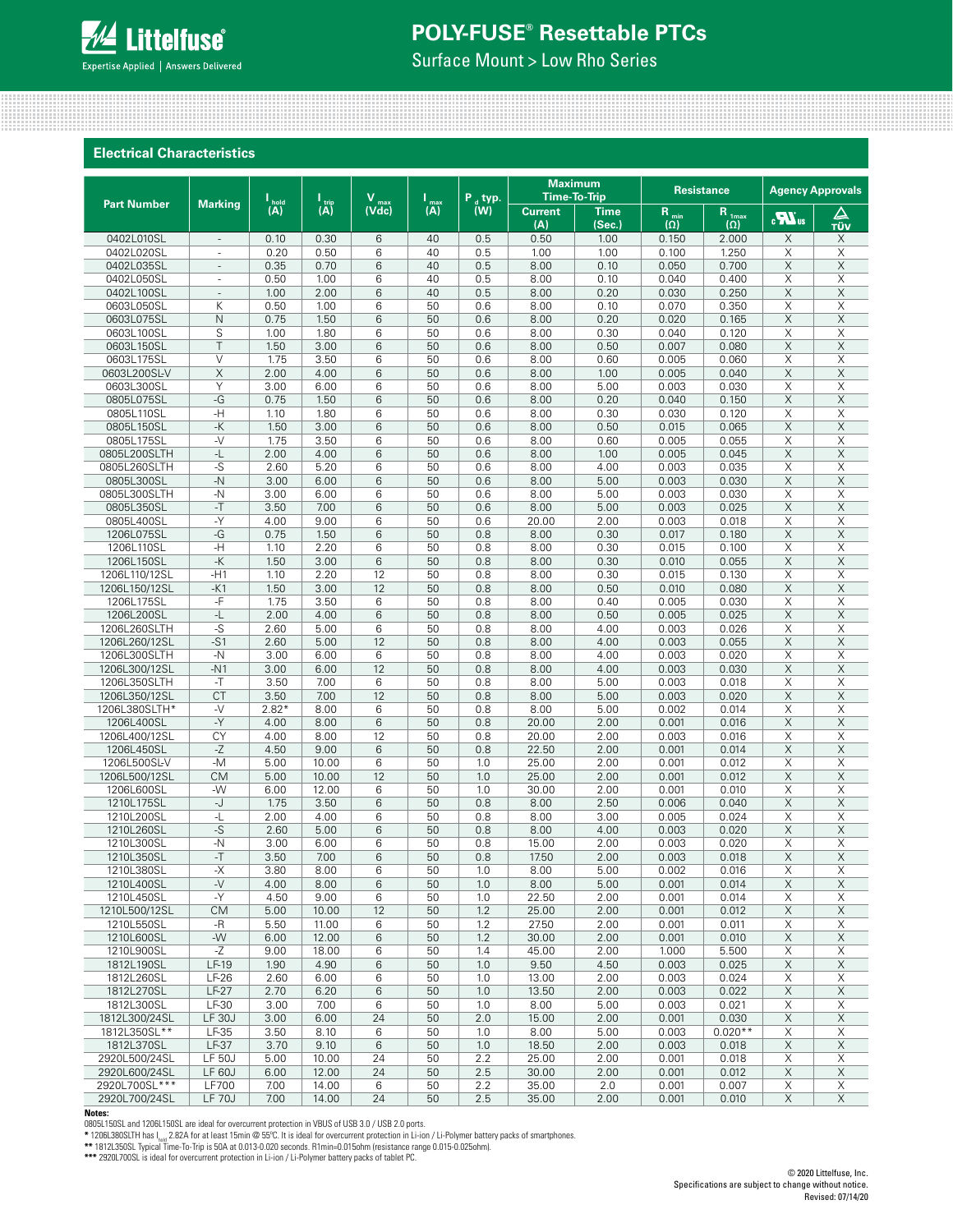

Surface Mount > Low Rho Series

### **Temperature Rerating**

|                               | <b>Ambient Operation Temperature</b> |                 |              |                |                         |              |              |              |  |  |  |
|-------------------------------|--------------------------------------|-----------------|--------------|----------------|-------------------------|--------------|--------------|--------------|--|--|--|
|                               | $-40^{\circ}$ C                      | $-20^{\circ}$ C | 0°C          | $20^{\circ}$ C | 40°C                    | 60°C         | 70°C         | 85°C         |  |  |  |
| <b>Part Number</b>            |                                      |                 |              |                | <b>Hold Current (A)</b> |              |              |              |  |  |  |
| 0402L010SL                    | 0.14                                 | 0.13            | 0.11         | 0.10           | 0.09                    | 0.07         | 0.06         | 0.05         |  |  |  |
| 0402L020SL                    | 0.29                                 | 0.26            | 0.23         | 0.20           | 0.18                    | 0.15         | 0.13         | 0.09         |  |  |  |
| 0402L035SL                    | 0.50                                 | 0.45            | 0.40         | 0.35           | 0.31                    | 0.26         | 0.22         | 0.16         |  |  |  |
| 0402L050SL                    | 0.71                                 | 0.64            | 0.57         | 0.50           | 0.44                    | 0.37         | 0.31         | 0.23         |  |  |  |
| 0402L100SL                    | 1.40                                 | 1.25            | 1.10         | 1.00           | 0.85                    | 0.70         | 0.60         | 0.40         |  |  |  |
| 0603L050SL                    | 0.81                                 | 0.71            | 0.62         | 0.50           | 0.41                    | 0.30         | 0.24         | 0.16         |  |  |  |
| 0603L075SL                    | 1.23                                 | 1.08            | 0.94         | 0.75           | 0.61                    | 0.45         | 0.36         | 0.23         |  |  |  |
| 0603L100SL                    | 1.35                                 | 1.25            | 1.10         | 1.00           | 0.82                    | 0.65         | 0.52         | 0.35         |  |  |  |
| 0603L150SL<br>0603L175SL      | 2.40<br>2.50                         | 2.10<br>2.25    | 1.80<br>2.00 | 1.50<br>1.75   | 1.25<br>1.55            | 0.95<br>1.30 | 0.80<br>1.10 | 0.50<br>0.80 |  |  |  |
| 0603L200SL-V                  | 2.85                                 | 2.60            | 2.30         | 2.00           | 1.70                    | 1.45         | 1.25         | 1.05         |  |  |  |
| 0603L300SL                    | 4.70                                 | 4.15            | 3.60         | 3.00           | 2.50                    | 2.00         | 1.65         | 1.20         |  |  |  |
| 0805L075SL                    | 1.15                                 | 1.00            | 0.85         | 0.75           | 0.55                    | 0.40         | 0.30         | 0.20         |  |  |  |
| 0805L110SL                    | 1.70                                 | 1.50            | 1.30         | 1.10           | 0.85                    | 0.60         | 0.50         | 0.30         |  |  |  |
| 0805L150SL                    | 2.25                                 | 2.00            | 1.75         | 1.50           | 1.15                    | 0.85         | 0.65         | 0.45         |  |  |  |
| 0805L175SL                    | 2.60                                 | 2.30            | 2.00         | 1.75           | 1.30                    | 0.95         | 0.75         | 0.50         |  |  |  |
| 0805L200SLTH                  | 3.10                                 | 2.75            | 2.40         | 2.00           | 1.65                    | 1.15         | 0.95         | 0.65         |  |  |  |
| 0805L260SLTH                  | 3.80                                 | 3.30            | 2.90         | 2.60           | 2.20                    | 1.75         | 1.50         | 1.05         |  |  |  |
| 0805L300SL                    | 4.70                                 | 4.15            | 3.60         | 3.00           | 2.50                    | 2.00         | 1.65         | 1.20         |  |  |  |
| 0805L300SLTH                  | 3.90                                 | 3.60            | 3.30         | 3.00           | 2.60                    | 2.10         | 1.90         | 1.60         |  |  |  |
| 0805L350SL                    | 5.05                                 | 4.55            | 4.00         | 3.50           | 3.00                    | 2.55         | 2.25         | 1.90         |  |  |  |
| 0805L400SL                    | 5.80                                 | 5.20            | 4.60         | 4.00           | 3.40                    | 3.00         | 2.60         | 2.20         |  |  |  |
| 1206L075SL                    | 1.30                                 | 1.13            | 0.92         | 0.75           | 0.58                    | 0.38         | 0.31         | 0.14         |  |  |  |
| 1206L110SL                    | 1.90                                 | 1.65            | 1.35         | 1.10           | 0.85                    | 0.55         | 0.45         | 0.20         |  |  |  |
| 1206L150SL                    | 2.65                                 | 2.30            | 1.90         | 1.50           | 1.15                    | 0.70         | 0.50         | 0.25         |  |  |  |
| 1206L110/12SL                 | 1.65                                 | 1.45            | 1.30         | 1.10           | 0.85                    | 0.65         | 0.55         | 0.30         |  |  |  |
| 1206L150/12SL                 | 2.25                                 | 2.00            | 1.80         | 1.50           | 1.20                    | 0.90         | 0.75         | 0.55         |  |  |  |
| 1206L175SL                    | 2.60                                 | 2.45            | 2.00         | 1.75           | 1.35                    | 1.05         | 0.90         | 0.60         |  |  |  |
| 1206L200SL                    | 2.95                                 | 2.80            | 2.30         | 2.00           | 1.55                    | 1.20         | 1.00         | 0.70         |  |  |  |
| 1206L260SLTH                  | 4.05<br>3.70                         | 3.60<br>3.40    | 3.12<br>3.00 | 2.60<br>2.60   | 2.15<br>2.20            | 1.70<br>1.75 | 1.40<br>1.55 | 1.00<br>1.05 |  |  |  |
| 1206L260/12SL<br>1206L300SLTH | 4.70                                 | 4.15            | 3.60         | 3.00           | 2.50                    | 2.00         | 1.65         | 1.20         |  |  |  |
| 1206L300/12SL                 | 4.25                                 | 3.90            | 3.45         | 3.00           | 2.50                    | 2.00         | 1.75         | 1.20         |  |  |  |
| 1206L350SLTH                  | 5.50                                 | 4.85            | 4.15         | 3.50           | 2.85                    | 2.25         | 1.90         | 1.40         |  |  |  |
| 1206L350/12SL                 | 5.25                                 | 4.65            | 4.20         | 3.50           | 2.80                    | 2.10         | 1.75         | 1.25         |  |  |  |
| 1206L380SLTH                  | 5.59                                 | 5.05            | 4.48         | 3.80           | 3.23                    | 2.70         | 2.17         | 1.98         |  |  |  |
| 1206L400SL                    | 5.75                                 | 5.25            | 4.65         | 4.00           | 3.40                    | 2.75         | 2.40         | 1.65         |  |  |  |
| 1206L400/12SL                 | 6.00                                 | 5.30            | 4.80         | 4.00           | 3.20                    | 2.40         | 2.00         | 1.40         |  |  |  |
| 1206L450SL                    | 6.50                                 | 5.95            | 5.25         | 4.50           | 3.85                    | 3.10         | 2.70         | 1.90         |  |  |  |
| 1206L500SL-V                  | 7.20                                 | 6.50            | 5.85         | 5.00           | 4.45                    | 3.75         | 3.40         | 2.85         |  |  |  |
| 1206L500/12SL                 | 7.20                                 | 6.60            | 5.80         | 5.00           | 4.25                    | 3.40         | 3.00         | 2.10         |  |  |  |
| 1206L600SL                    | 8.65                                 | 7.80            | 7.00         | 6.00           | 5.30                    | 4.50         | 4.05         | 3.40         |  |  |  |
| 1210L175SL                    | 2.65                                 | 2.30            | 2.05         | 1.75           | 1.40                    | 1.05         | 0.90         | 0.60         |  |  |  |
| 1210L200SL                    | 3.30                                 | 2.80            | 2.40         | 2.00           | 1.90                    | 1.60         | 1.40         | 1.00         |  |  |  |
| 1210L260SL                    | 4.20                                 | 3.75            | 3.30         | 2.60           | 2.20                    | 1.70         | 1.45         | 1.05         |  |  |  |
| 1210L300SL                    | 4.70                                 | 4.15            | 3.60         | 3.00           | 2.50                    | 1.90         | 1.70         | 1.20         |  |  |  |
| 1210L350SL                    | 5.00                                 | 4.60            | 4.05         | 3.50           | 2.80                    | 2.00         | 1.75         | 1.20         |  |  |  |
| 1210L380SL                    | 5.70                                 | 5.10            | 4.40         | 3.80           | 3.20                    | 2.25         | 1.80         | 1.30         |  |  |  |
| 1210L400SL<br>1210L450SL      | 5.70<br>7.15                         | 5.25<br>6.25    | 4.60<br>5.30 | 4.00<br>4.50   | 3.20<br>3.45            | 2.25<br>2.50 | 1.90<br>2.00 | 1.30<br>0.85 |  |  |  |
| 1210L500/12SL                 | 7.20                                 | 6.50            | 5.75         | 5.00           | 4.40                    | 3.75         | 3.35         | 2.75         |  |  |  |
| 1210L550SL                    | 8.00                                 | 7.15            | 6.35         | 5.50           | 4.90                    | 4.10         | 3.70         | 3.05         |  |  |  |
| 1210L600SL                    | 8.65                                 | 7.80            | 7.00         | 6.00           | 5.30                    | 4.50         | 4.05         | 3.40         |  |  |  |
| 1210L900SL                    | 13.05                                | 11.70           | 10.40        | 9.00           | 8.00                    | 6.75         | 6.05         | 5.00         |  |  |  |
| 1812L190SL                    | 2.91                                 | 2.57            | 2.20         | 1.90           | 1.78                    | 1.50         | 1.40         | 1.05         |  |  |  |
| 1812L260SL                    | 4.00                                 | 3.65            | 2.90         | 2.60           | 1.90                    | 1.60         | 1.20         | 0.85         |  |  |  |
| 1812L270SL                    | 3.86                                 | 3.55            | 3.12         | 2.70           | 2.16                    | 1.54         | 1.35         | 0.93         |  |  |  |
| 1812L300SL                    | 4.35                                 | 3.90            | 3.45         | 3.00           | 2.65                    | 2.25         | 2.00         | 1.65         |  |  |  |
| 1812L300/24SL                 | 4.95                                 | 4.35            | 3.75         | 3.00           | 2.45                    | 1.85         | 1.55         | 1.05         |  |  |  |
| 1812L350SL                    | 5.40                                 | 4.95            | 3.90         | 3.50           | 2.60                    | 2.15         | 1.65         | 1.20         |  |  |  |
| 1812L370SL                    | 5.75                                 | 5.15            | 4.35         | 3.70           | 2.85                    | 2.30         | 1.90         | 1.50         |  |  |  |
| 2920L500/24SL                 | 8.20                                 | 7.25            | 6.25         | 5.00           | 4.25                    | 3.25         | 2.80         | 2.05         |  |  |  |
| 2920L600/24SL                 | 10.15                                | 8.90            | 7.65         | 6.00           | 5.15                    | 3.90         | 3.25         | 2.35         |  |  |  |
| 2920L700SL                    | 10.00                                | 9.20            | 8.10         | 7.00           | 5.60                    | 4.00         | 3.50         | 2.40         |  |  |  |
| 2920L700/24SL                 | 11.52                                | 10.08           | 8.65         | 7.00           | 5.78                    | 4.35         | 3.63         | 2.55         |  |  |  |

**Notes:** The temperature rerating data is for reference only. Please contact Littelfuse technical support for detail temperature rerating information.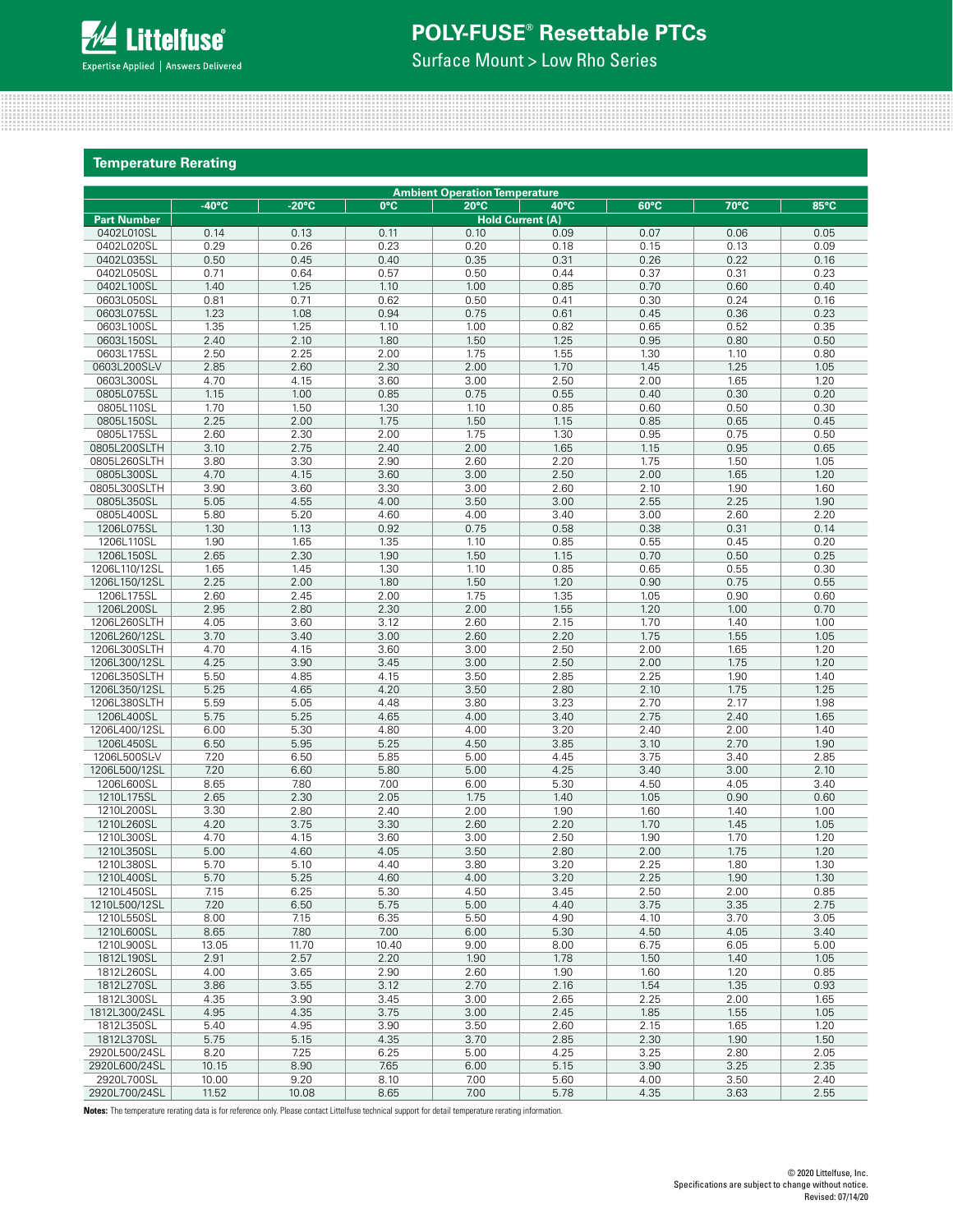Surface Mount > Low Rho Series

### **Temperature Rerating Curve**



### **Physical Specifications**

| <b>Terminal Material</b>  | Solder-Plated Copper<br>(Solder Material: Matte Tin (Sn))        |
|---------------------------|------------------------------------------------------------------|
| <b>Lead Solderability</b> | Meets EIA Specification RS186-9E,<br>ANSI/J-STD-002, Category 3. |

### **Environmental Specifications**

| <b>Operating Temperature</b>                                         | -40 $^{\circ}$ C to +85 $^{\circ}$ C                                              |
|----------------------------------------------------------------------|-----------------------------------------------------------------------------------|
| <b>Maximum Device Surface</b><br><b>Temperature in Tripped State</b> | $125^{\circ}$ C                                                                   |
| <b>Passive Aging</b>                                                 | $+85^{\circ}$ C, 1000 hours<br>$-$ /+10% typical resistance change                |
| <b>Humidity Aging</b>                                                | +85°C, 85% R.H., 100 hours<br>-/+15% typical resistance change                    |
| <b>Thermal Shock</b>                                                 | MIL-STD-202, Method 107<br>+85°C/-40°C 20 times<br>-30% typical resistance change |
| <b>Solvent Resistance</b>                                            | MIL-STD-202, Method 215<br>No change                                              |
| <b>Vibration</b>                                                     | MIL-STD-883, Method 2007,<br>Condition A No change                                |
| <b>Moisture Sensitivity Level</b>                                    | Level 1, J-STD-020                                                                |

**Note:** MSL level 2a for 2920 size product

### **Soldering Parameters**

| <b>Profile Feature</b>                               | Pb-Free Assembly                                    |                    |
|------------------------------------------------------|-----------------------------------------------------|--------------------|
| Average Ramp-Up Rate $(T_{\text{S(max})}$ to $T_p$ ) | 3°C/second max                                      |                    |
|                                                      | Temperature Min $(T_{s(min)})$                      | $150^{\circ}$ C    |
| Pre Heat:                                            | $200^{\circ}$ C                                     |                    |
|                                                      | Time (Min to Max) $(t_*)$                           | $60 - 180$ secs    |
| <b>Time Maintained</b>                               | Temperature (T <sub>.</sub> )                       | $217^{\circ}$ C    |
| Above:                                               | Temperature (t,)                                    | $60 - 150$ seconds |
|                                                      | Peak / Classification Temperature (T <sub>a</sub> ) | $260^{+0/5}$ °C    |
| $(t_n)$                                              | Time within 5°C of actual peak Temperature          | $20 - 40$ seconds  |
| <b>Ramp-down Rate</b>                                |                                                     | 6°C/second max     |
| Time 25°C to peak Temperature (T <sub>p</sub> )      |                                                     | 8 minutes Max.     |



-- All temperature refer to topside of the package, measured on the package body surface

- -- If reflow temperature exceeds the recommended profile, devices may not meet the performance requirements
- -- Recommended reflow methods: IR, vapor phase oven, hot air oven,  $\mathsf{N}_2$  environment for lead
- -- Recommended maximum paste thickness is 0.25mm (0.010 inch)
- -- Devices can be cleaned using standard industry methods and solvents
- -- Devices can be reworked using the standard industry practices

### **Dimensions**





© 2020 Littelfuse, Inc. Specifications are subject to change without notice. Revised: 07/14/20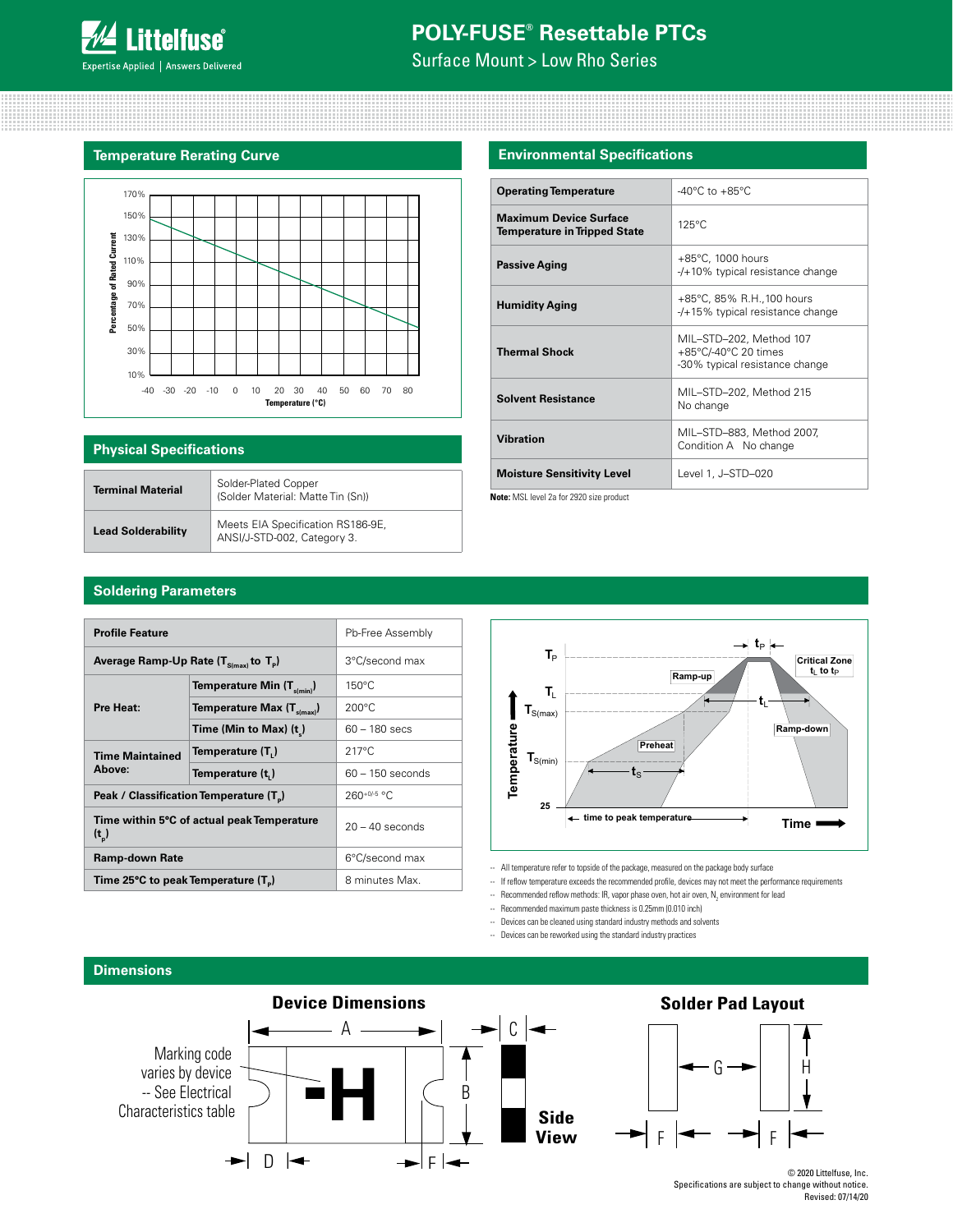

Surface Mount > Low Rho Series

**Dimensions**

|                                |                                                                                                                                                                                                                                                                  |   |      |  |                                                                |   |    |                          |    | <b>Device Dimension</b> |                                                                                                                                                      |                                              |                            |                                                                                                                                                                                                                          |              |                                                                                                                                                        |                                                                                                      |     |    |     | <b>Solder Pad</b> |     |                        |
|--------------------------------|------------------------------------------------------------------------------------------------------------------------------------------------------------------------------------------------------------------------------------------------------------------|---|------|--|----------------------------------------------------------------|---|----|--------------------------|----|-------------------------|------------------------------------------------------------------------------------------------------------------------------------------------------|----------------------------------------------|----------------------------|--------------------------------------------------------------------------------------------------------------------------------------------------------------------------------------------------------------------------|--------------|--------------------------------------------------------------------------------------------------------------------------------------------------------|------------------------------------------------------------------------------------------------------|-----|----|-----|-------------------|-----|------------------------|
| <b>Part Number</b>             |                                                                                                                                                                                                                                                                  | A |      |  |                                                                | в |    |                          | C. |                         |                                                                                                                                                      | D                                            |                            |                                                                                                                                                                                                                          | E            |                                                                                                                                                        |                                                                                                      | F   |    |     | G                 |     | н                      |
|                                | inch                                                                                                                                                                                                                                                             |   | mm   |  | inch                                                           |   | mm | inch                     |    | mm                      | inch                                                                                                                                                 |                                              | mm                         | inch                                                                                                                                                                                                                     |              | mm                                                                                                                                                     |                                                                                                      | In. | mm | In. | mm                | In. | $\mathsf{m}\mathsf{m}$ |
|                                | Min  Max   Min  Max   Min  Max   Min  Max   Min  Max  Min   Max                                                                                                                                                                                                  |   |      |  |                                                                |   |    |                          |    |                         |                                                                                                                                                      | Min $ Max Min Max$                           |                            | <b>Min</b>                                                                                                                                                                                                               |              | Max Min                                                                                                                                                | <b>Max</b>                                                                                           |     |    |     |                   |     |                        |
| 0402L010SL<br>0402L020SL       |                                                                                                                                                                                                                                                                  |   |      |  |                                                                |   |    |                          |    |                         | $0.03$ 0.05 0.85 1.15 0.01 0.03 0.35 0.65 0.01 0.02 0.20 0.60 0.004 0.02 0.10 0.45                                                                   |                                              |                            | $\blacksquare$                                                                                                                                                                                                           | 0.02         | $\overline{\phantom{a}}$                                                                                                                               | $0.40$ 0.02 0.60 0.02 0.40 0.03 0.70                                                                 |     |    |     |                   |     |                        |
| 0402L035SL                     |                                                                                                                                                                                                                                                                  |   |      |  |                                                                |   |    |                          |    |                         | $0.03 0.05 0.85 1.15 0.01 0.03 0.35 0.65 0.01 0.02 0.20 0.60 0.004 0.02$<br>$0.03 0.05 0.85 1.15 0.01 0.03 0.35 0.65 0.01 0.02 0.20 0.60 0.004 0.02$ |                                              | 0.10   0.45<br>0.10   0.45 | $\overline{\phantom{a}}$<br>$\bar{a}$                                                                                                                                                                                    | 0.02<br>0.02 | $\overline{\phantom{a}}$<br>$\sim$                                                                                                                     | $0.40$ 0.02 0.60 0.02 0.40 0.03 0.70<br>$0.40$ 0.02 0.60 0.02 0.40 0.03 0.70                         |     |    |     |                   |     |                        |
| 0402L050SL                     |                                                                                                                                                                                                                                                                  |   |      |  |                                                                |   |    |                          |    |                         | $0.03 0.05 0.85 1.15 0.01 0.03 0.35 0.65 0.01 0.02 0.20 0.60 0.004 0.02$                                                                             |                                              | 0.10   0.45                | ×.                                                                                                                                                                                                                       | 0.02         | $\overline{\phantom{a}}$                                                                                                                               | $0.40$   0.02 $ 0.60 0.02 0.40 0.03 0.70$                                                            |     |    |     |                   |     |                        |
| 0402L100SL                     |                                                                                                                                                                                                                                                                  |   |      |  |                                                                |   |    |                          |    |                         | $0.03 0.05 0.85 1.15 0.01 0.03 0.35 0.65 0.01 0.02 0.20 0.60 0.004 0.02$                                                                             |                                              | 0.10   0.45                | $\overline{\phantom{a}}$                                                                                                                                                                                                 | 0.02         | $\sim$                                                                                                                                                 | $0.40$ 0.02 0.60 0.02 0.40 0.03 0.70                                                                 |     |    |     |                   |     |                        |
| 0603L050SL                     | $0.06 0.07 1.40 1.80 0.02 0.04 0.60 1.00 0.02 0.03 0.40 0.75$<br>$0.06 0.07 1.40 1.80 0.02 0.04 0.60 1.00 0.02 0.03 0.40 0.75$                                                                                                                                   |   |      |  |                                                                |   |    |                          |    |                         | 0.01<br>0.01                                                                                                                                         | $0.02$   0.15   0.50<br>$0.02$   0.15   0.50 |                            | $\overline{\phantom{a}}$<br>$\overline{\phantom{a}}$                                                                                                                                                                     | 0.02<br>0.02 | $\overline{\phantom{a}}$                                                                                                                               | $0.40$ 0.04 1.00 0.03 0.80 0.04 1.00<br>$0.40$   0.04   1.00   0.03   0.80   0.04   1.00             |     |    |     |                   |     |                        |
| 0603L075SL<br>0603L100SL       | $0.06 0.07 1.40 1.80 0.02 0.04 0.60 1.00 0.02 0.03 0.40 0.75$                                                                                                                                                                                                    |   |      |  |                                                                |   |    |                          |    |                         | 0.01                                                                                                                                                 | $0.02$   0.15   0.50                         |                            | $\sim$                                                                                                                                                                                                                   | 0.02         | $\overline{\phantom{a}}$<br>$\sim$                                                                                                                     | $0.40$   0.04   1.00   0.03   0.80   0.04   1.00                                                     |     |    |     |                   |     |                        |
| 0603L150SL                     | 0.06 0.07                                                                                                                                                                                                                                                        |   | 1.40 |  | 1.80 0.02 0.04 0.60 1.00 0.02 0.04 0.40 1.00                   |   |    |                          |    |                         | 0.01                                                                                                                                                 | $0.02$   0.15   0.50                         |                            | $\overline{\phantom{a}}$                                                                                                                                                                                                 | 0.02         | $\overline{\phantom{a}}$                                                                                                                               | $0.40$   0.04   1.00   0.03   0.80   0.04   1.00                                                     |     |    |     |                   |     |                        |
| 0603L175SL                     | 0.06 0.07 1.40                                                                                                                                                                                                                                                   |   |      |  | $1.80   0.02   0.04   0.60   1.00   0.02   0.04   0.40   1.00$ |   |    |                          |    |                         | 0.01                                                                                                                                                 | $0.02$   0.15   0.50                         |                            | $\overline{\phantom{a}}$                                                                                                                                                                                                 | 0.02         | $\overline{\phantom{a}}$                                                                                                                               | $0.40$   0.04   1.00   0.03   0.80   0.04   1.00                                                     |     |    |     |                   |     |                        |
| 0603L200SL-V<br>0603L300SL     | $0.06$ 0.07 1.40 1.80 0.02 0.04 0.60 1.00 0.02 0.04 0.40 1.00<br>$0.06 0.07 1.40 1.80 0.02 0.04 0.60 1.00 0.02 0.04 0.40 1.00$                                                                                                                                   |   |      |  |                                                                |   |    |                          |    |                         | 0.01<br>0.01                                                                                                                                         | $0.02$   0.15   0.50<br>$0.02$ 0.15 0.50     |                            | $\bar{a}$<br>×,                                                                                                                                                                                                          | 0.02<br>0.02 | $\sim$<br>$\overline{\phantom{a}}$                                                                                                                     | $0.40$   0.04   1.00   0.03   0.80   0.04   1.00<br>$0.40   0.04   1.00   0.03   0.80   0.04   1.00$ |     |    |     |                   |     |                        |
| 0805L075SL                     | $0.08$ 0.09 2.00 2.20 0.05 0.06 1.20 1.50 0.02 0.03 0.40 0.75                                                                                                                                                                                                    |   |      |  |                                                                |   |    |                          |    |                         | 0.01                                                                                                                                                 |                                              |                            | $0.02$ 0.20 0.55 0.002 0.02 0.05 0.45 0.04 1.00 0.05 1.20 0.06 1.50                                                                                                                                                      |              |                                                                                                                                                        |                                                                                                      |     |    |     |                   |     |                        |
| 0805L110SL                     | $0.08 \mid 0.09 \mid 2.00 \mid 2.20 \mid 0.05 \mid 0.06 \mid 1.20 \mid 1.50 \mid 0.02 \mid 0.03 \mid 0.40 \mid 0.75$                                                                                                                                             |   |      |  |                                                                |   |    |                          |    |                         | 0.01                                                                                                                                                 |                                              |                            | $0.02$   0.20   0.55   0.002   0.02   0.05   0.45   0.04   1.00   0.05   1.20   0.06   1.50                                                                                                                              |              |                                                                                                                                                        |                                                                                                      |     |    |     |                   |     |                        |
| 0805L150SL                     | $0.08$ 0.09 2.00 2.20 0.05 0.06 1.20 1.50 0.02 0.03 0.40 0.75                                                                                                                                                                                                    |   |      |  |                                                                |   |    |                          |    |                         | 0.01                                                                                                                                                 |                                              |                            | $0.02$   0.20   0.55   0.002   0.02   0.05   0.45   0.04   1.00   0.05   1.20   0.06   1.50                                                                                                                              |              |                                                                                                                                                        |                                                                                                      |     |    |     |                   |     |                        |
| 0805L175SL<br>0805L200SLTH     | $0.08 \mid 0.09 \mid 2.00 \mid 2.20 \mid 0.05 \mid 0.06 \mid 1.20 \mid 1.50 \mid 0.02 \mid 0.02 \mid 0.40 \mid 0.60$<br>$0.08$ 0.09 2.00 2.20 0.05 0.06 1.20 1.50 0.02 0.03 0.40 0.75                                                                            |   |      |  |                                                                |   |    |                          |    |                         | 0.01<br>0.01                                                                                                                                         |                                              |                            | $0.02$   0.20   0.55   0.002   0.02   0.05   0.45   0.04   1.00   0.05   1.20   0.06   1.50<br>$0.02$   0.20   0.55   0.002   0.02   0.05   0.45   0.04   1.00   0.05   1.20   0.06   1.50                               |              |                                                                                                                                                        |                                                                                                      |     |    |     |                   |     |                        |
| 0805L260SLTH                   | $0.08 0.09 2.00 2.20 0.05 0.06 1.20 1.50 0.02 0.03 0.40 0.75$                                                                                                                                                                                                    |   |      |  |                                                                |   |    |                          |    |                         | 0.01                                                                                                                                                 |                                              |                            | $0.02$   0.20   0.55   0.002   0.02   0.05   0.45   0.04   1.00   0.05   1.20   0.06   1.50                                                                                                                              |              |                                                                                                                                                        |                                                                                                      |     |    |     |                   |     |                        |
| 0805L300SL                     | $0.08$ 0.09 2.00 2.20 0.05 0.06 1.20 1.50 0.02 0.06 0.60 1.40                                                                                                                                                                                                    |   |      |  |                                                                |   |    |                          |    |                         | 0.01                                                                                                                                                 |                                              |                            | $0.02$   0.20   0.55   0.002   0.02   0.05   0.45   0.04   1.00   0.05   1.20   0.06   1.50                                                                                                                              |              |                                                                                                                                                        |                                                                                                      |     |    |     |                   |     |                        |
| 0805L300SLTH                   | $0.08 \mid 0.09 \mid 2.00 \mid 2.20 \mid 0.05 \mid 0.06 \mid 1.20 \mid 1.50 \mid 0.02 \mid 0.03 \mid 0.40 \mid 0.75$                                                                                                                                             |   |      |  |                                                                |   |    |                          |    |                         | 0.01                                                                                                                                                 |                                              |                            | $0.02$   0.20   0.55   0.002   0.02   0.05   0.45   0.04   1.00   0.05   1.20   0.06   1.50                                                                                                                              |              |                                                                                                                                                        |                                                                                                      |     |    |     |                   |     |                        |
| 0805L350SL<br>0805L400SL       | $0.08$ 0.09 2.00 2.20 0.05 0.06 1.20 1.50 0.02 0.06 0.60 1.40<br>$0.08 0.09 2.00 2.20 0.05 0.06 1.20 1.50 0.02 0.06 0.60 1.40$                                                                                                                                   |   |      |  |                                                                |   |    |                          |    |                         | 0.01<br>0.01                                                                                                                                         |                                              |                            | $0.02$ 0.20 0.55 0.002 0.02 0.05 0.45 0.04 1.00 0.05 1.20 0.06 1.50<br>$0.02$   0.20   0.55   0.002   0.02   0.05   0.45   0.04   1.00   0.05   1.20   0.06   1.50                                                       |              |                                                                                                                                                        |                                                                                                      |     |    |     |                   |     |                        |
| 1206L075SL                     | $0.12$   0.13   3.00   3.40   0.06   0.07   1.50   1.80   0.02   0.03   0.40   0.70                                                                                                                                                                              |   |      |  |                                                                |   |    |                          |    |                         | 0.01                                                                                                                                                 |                                              |                            | $0.03$ 0.25 0.75 0.002 0.02 0.05 0.45 0.04 1.00 0.07 1.80 0.07 1.80                                                                                                                                                      |              |                                                                                                                                                        |                                                                                                      |     |    |     |                   |     |                        |
| 1206L110SL                     | $0.12$   0.13   3.00   3.40   0.06   0.07   1.50   1.80   0.02   0.03   0.40   0.75                                                                                                                                                                              |   |      |  |                                                                |   |    |                          |    |                         | 0.01                                                                                                                                                 |                                              |                            | $0.03$   0.25   0.75   0.002   0.02   0.05   0.45   0.04   1.00   0.07   1.80   0.07   1.80                                                                                                                              |              |                                                                                                                                                        |                                                                                                      |     |    |     |                   |     |                        |
| 1206L150SL                     | $0.12$   0.13   3.00   3.40   0.06   0.07   1.50   1.80   0.02   0.03   0.40   0.70                                                                                                                                                                              |   |      |  |                                                                |   |    |                          |    |                         | 0.01                                                                                                                                                 |                                              |                            | $0.03$   0.25   0.75   0.002   0.02   0.05   0.45   0.04   1.00   0.07   1.80   0.07   1.80                                                                                                                              |              |                                                                                                                                                        |                                                                                                      |     |    |     |                   |     |                        |
| 1206L110/12SL<br>1206L150/12SL | $0.12$ 0.13 3.00 3.40 0.06 0.07 1.50 1.80 0.02 0.03 0.50 0.85<br>$0.12$ $0.13$ $3.00$ $3.40$ $0.06$ $0.07$ $1.50$ $1.80$ $0.02$ $0.03$ $0.50$ $0.85$                                                                                                             |   |      |  |                                                                |   |    |                          |    |                         | 0.01<br>0.01                                                                                                                                         |                                              |                            | $0.03$   0.25   0.75   0.002   0.02   0.05   0.45   0.04   1.00   0.07   1.80   0.07   1.80<br>$0.03$   0.25   0.75   0.002   0.02   0.05   0.45   0.04   1.00   0.07   1.80   0.07   1.80                               |              |                                                                                                                                                        |                                                                                                      |     |    |     |                   |     |                        |
| 1206L175SL                     | $0.12$   0.13   3.00   3.40   0.06   0.07   1.50   1.80   0.02   0.02   0.40   0.60                                                                                                                                                                              |   |      |  |                                                                |   |    |                          |    |                         | 0.01                                                                                                                                                 |                                              |                            | $0.03$   0.25   0.75   0.002   0.02   0.05   0.45   0.04   1.00   0.07   1.80   0.07   1.80                                                                                                                              |              |                                                                                                                                                        |                                                                                                      |     |    |     |                   |     |                        |
| 1206L200SL                     | $0.12$ 0.13 3.00 3.40 0.06 0.07 1.50 1.80 0.02 0.02 0.40 0.60                                                                                                                                                                                                    |   |      |  |                                                                |   |    |                          |    |                         | 0.01                                                                                                                                                 |                                              |                            | $0.03$ 0.25 0.75 0.002 0.02 0.05 0.45 0.04 1.00 0.07 1.80 0.07 1.80                                                                                                                                                      |              |                                                                                                                                                        |                                                                                                      |     |    |     |                   |     |                        |
| 1206L260SLTH                   | $0.12 \mid 0.13 \mid 3.00 \mid 3.40 \mid 0.06 \mid 0.07 \mid 1.50 \mid$                                                                                                                                                                                          |   |      |  |                                                                |   |    | 1.80 0.02 0.03 0.40 0.70 |    |                         | 0.01                                                                                                                                                 |                                              |                            | $0.03$ 0.25 0.75 0.002 0.02 0.05 0.45 0.04 1.00 0.07 1.80 0.07 1.80                                                                                                                                                      |              |                                                                                                                                                        |                                                                                                      |     |    |     |                   |     |                        |
| 1206L260/12SL<br>1206L300SLTH  | $0.12$ 0.13 3.00 3.40 0.06 0.07 1.50 1.80 0.02 0.03 0.40 0.75<br>$0.12$   0.13   3.00   3.40   0.06   0.07   1.50   1.80   0.02   0.03   0.40   0.80                                                                                                             |   |      |  |                                                                |   |    |                          |    |                         | 0.01<br>0.01                                                                                                                                         |                                              |                            | $0.03$ 0.25 0.75 0.002 0.02 0.05 0.45 0.04 1.00 0.07 1.80 0.07 1.80<br>$0.03$   0.25   0.75   0.002   0.02   0.05   0.45   0.04   1.00   0.07   1.80   0.07   1.80                                                       |              |                                                                                                                                                        |                                                                                                      |     |    |     |                   |     |                        |
| 1206L300/12SL                  | $0.12$   0.13   3.00   3.40   0.06   0.07   1.50   1.80   0.02   0.03   0.40   0.75                                                                                                                                                                              |   |      |  |                                                                |   |    |                          |    |                         | 0.01                                                                                                                                                 |                                              |                            | $0.03$ $0.25$ $0.75$ $0.002$ $0.02$ $0.05$ $0.45$ $0.04$ $1.00$ $0.07$ $1.80$ $0.07$ $1.80$                                                                                                                              |              |                                                                                                                                                        |                                                                                                      |     |    |     |                   |     |                        |
| 1206L350SLTH                   | $0.12$   0.13   3.00   3.40   0.06   0.07   1.50   1.80   0.02   0.03   0.40   0.75                                                                                                                                                                              |   |      |  |                                                                |   |    |                          |    |                         | 0.01                                                                                                                                                 |                                              |                            | $0.03$   0.25   0.75   0.002   0.02   0.05   0.45   0.04   1.00   0.07   1.80   0.07   1.80                                                                                                                              |              |                                                                                                                                                        |                                                                                                      |     |    |     |                   |     |                        |
| 1206L350/12SL                  | $0.12$   0.13   3.00   3.40   0.06   0.07   1.50   1.80   0.03   0.06   0.80   1.40                                                                                                                                                                              |   |      |  |                                                                |   |    |                          |    |                         | 0.01                                                                                                                                                 |                                              |                            | $0.03$   0.25   0.75   0.002   0.02   0.05   0.45   0.04   1.00   0.07   1.80   0.07   1.80                                                                                                                              |              |                                                                                                                                                        |                                                                                                      |     |    |     |                   |     |                        |
| 1206L380SLTH<br>1206L400SL     | $0.12$   0.13   3.00   3.40   0.06   0.07   1.50   1.80   0.02   0.03   0.40   0.70<br>$0.12$   0.13   3.00   3.40   0.06   0.07   1.50   1.80   0.02   0.06   0.60   1.40                                                                                       |   |      |  |                                                                |   |    |                          |    |                         | 0.01<br>0.01                                                                                                                                         |                                              |                            | $0.03$   0.25   0.75   0.002   0.02   0.05   0.45   0.04   1.00   0.07   1.80   0.07   1.80<br>$0.03$ 0.25 0.75 0.002 0.02 0.05 0.45 0.04 1.00 0.07 1.80 0.07 1.80                                                       |              |                                                                                                                                                        |                                                                                                      |     |    |     |                   |     |                        |
| 1206L400/12SL                  | $0.12$   0.13   3.00   3.40   0.06   0.07   1.50   1.80   0.03   0.06   0.80                                                                                                                                                                                     |   |      |  |                                                                |   |    |                          |    | 1.40                    | 0.01                                                                                                                                                 |                                              |                            | $0.03$ 0.25 0.75 0.002 0.02 0.05 0.45 0.04 1.00 0.07 1.80 0.07 1.80                                                                                                                                                      |              |                                                                                                                                                        |                                                                                                      |     |    |     |                   |     |                        |
| 1206L450SL                     | $0.12$   0.13   3.00   3.40   0.06   0.07   1.50   1.80   0.02   0.06   0.60   1.40                                                                                                                                                                              |   |      |  |                                                                |   |    |                          |    |                         | 0.01                                                                                                                                                 |                                              |                            | $0.03$   0.25   0.75   0.002   0.02   0.05   0.45   0.04   1.00   0.07   1.80   0.07   1.80                                                                                                                              |              |                                                                                                                                                        |                                                                                                      |     |    |     |                   |     |                        |
| 1206L500SL-V                   | $0.12$   0.13   3.00   3.40   0.06   0.07   1.50   1.80   0.02   0.04   0.60   1.00                                                                                                                                                                              |   |      |  |                                                                |   |    |                          |    |                         | 0.01                                                                                                                                                 |                                              |                            | $0.03$   0.25   0.75   0.002   0.02   0.05   0.45   0.04   1.00   0.07   1.80   0.07   1.80                                                                                                                              |              |                                                                                                                                                        |                                                                                                      |     |    |     |                   |     |                        |
| 1206L500/12SL<br>1206L600SL    | $0.12$   0.13   3.00   3.40   0.06   0.07   1.50   1.80   0.03   0.06   0.80   1.40<br>$0.12$   0.13   3.00   3.40   0.06   0.07   1.50   1.80   0.02   0.05   0.60   1.20                                                                                       |   |      |  |                                                                |   |    |                          |    |                         | 0.01<br>0.01                                                                                                                                         |                                              |                            | $0.03$   0.25   0.75   0.002   0.02   0.05   0.45   0.04   1.00   0.07   1.80   0.07   1.80<br>$0.03$   0.25   0.75   0.002   0.02   0.05   0.45   0.04   1.00   0.07   1.80   0.07   1.80                               |              |                                                                                                                                                        |                                                                                                      |     |    |     |                   |     |                        |
| 1210L175SL                     | $0.12$ 0.14 3.00 3.43 0.09 0.11 2.35 2.80 0.02 0.03 0.40 0.70                                                                                                                                                                                                    |   |      |  |                                                                |   |    |                          |    |                         | 0.01                                                                                                                                                 |                                              |                            | $0.03$ 0.25 0.75 0.004 0.02 0.10 0.50 0.04 1.00 0.08 2.00 0.10 2.50                                                                                                                                                      |              |                                                                                                                                                        |                                                                                                      |     |    |     |                   |     |                        |
| 1210L200SL                     | $0.12$   0.14   3.00   3.43   0.09   0.11   2.35   2.80   0.02   0.03   0.40   0.70                                                                                                                                                                              |   |      |  |                                                                |   |    |                          |    |                         | 0.01                                                                                                                                                 |                                              |                            | $0.03$   0.25   0.75   0.004   0.02   0.10   0.50   0.04   1.00   0.08   2.00   0.10   2.50                                                                                                                              |              |                                                                                                                                                        |                                                                                                      |     |    |     |                   |     |                        |
| 1210L260SL                     | $0.12$ 0.14 3.00 3.43 0.09 0.11 2.35 2.80 0.02 0.03 0.40 0.70                                                                                                                                                                                                    |   |      |  |                                                                |   |    |                          |    |                         | 0.01                                                                                                                                                 |                                              |                            | $0.03$ 0.25 0.75 0.004 0.02 0.10 0.50 0.04 1.00 0.08 2.00 0.10 2.50                                                                                                                                                      |              |                                                                                                                                                        |                                                                                                      |     |    |     |                   |     |                        |
| 1210L300SL<br>1210L350SL       | $0.12$   0.14   3.00   3.43   0.09   0.11   2.35   2.80   0.02   0.05   0.60   1.20                                                                                                                                                                              |   |      |  |                                                                |   |    |                          |    |                         | 0.01                                                                                                                                                 |                                              |                            | $0.03$ 0.25 0.75 0.004 0.02 0.10 0.50 0.04 1.00 0.08 2.00 0.10 2.50<br>$ 0.12 0.14 3.00 3.43 0.09 0.11 2.35 2.80 0.02 0.04 0.60 1.00 0.01 0.03 0.25 0.75 0.004 0.02 0.10 0.50 0.04 1.00 0.08 2.00 0.10 2.50$             |              |                                                                                                                                                        |                                                                                                      |     |    |     |                   |     |                        |
| 1210L380SL                     |                                                                                                                                                                                                                                                                  |   |      |  |                                                                |   |    |                          |    |                         | $0.12$   0.14   3.00   3.43   0.09   0.11   2.35   2.80   0.02   0.03   0.40   0.65   0.01                                                           |                                              |                            | $\vert 0.03 \vert 0.25 \vert 0.75 \vert 0.004 \vert 0.02 \vert 0.10 \vert 0.50 \vert 0.04 \vert 1.00 \vert 0.08 \vert 2.00 \vert 0.10 \vert 2.50$                                                                        |              |                                                                                                                                                        |                                                                                                      |     |    |     |                   |     |                        |
| 1210L400SL                     | $0.12$ 0.14 3.00 3.43 0.09 0.11 2.35 2.80 0.02 0.04 0.60 1.00 0.01                                                                                                                                                                                               |   |      |  |                                                                |   |    |                          |    |                         |                                                                                                                                                      |                                              |                            | $0.03$ 0.25 0.75 0.004 0.02 0.10 0.50 0.04 1.00 0.08 2.00 0.10 2.50                                                                                                                                                      |              |                                                                                                                                                        |                                                                                                      |     |    |     |                   |     |                        |
| 1210L450SL                     | $0.12 \mid 0.14 \mid 3.00 \mid 3.43 \mid 0.09 \mid 0.11 \mid 2.35 \mid 2.80 \mid 0.02 \mid 0.05 \mid 0.60 \mid 1.20 \mid 0.01$                                                                                                                                   |   |      |  |                                                                |   |    |                          |    |                         |                                                                                                                                                      |                                              |                            | $0.03$ 0.25 0.75 0.004 0.02 0.10 0.50 0.04 1.00 0.08 2.00 0.10 2.50                                                                                                                                                      |              |                                                                                                                                                        |                                                                                                      |     |    |     |                   |     |                        |
| 1210L500/12SL<br>1210L550SL    | $0.12 \mid 0.14 \mid 3.00 \mid 3.43 \mid 0.09 \mid 0.11 \mid 2.35 \mid 2.80 \mid 0.03 \mid 0.06 \mid 0.80 \mid 1.40 \mid 0.01$<br>$0.12 \mid 0.14 \mid 3.00 \mid 3.43 \mid 0.09 \mid 0.11 \mid 2.35 \mid 2.80 \mid 0.02 \mid 0.04 \mid 0.60 \mid 1.00 \mid 0.01$ |   |      |  |                                                                |   |    |                          |    |                         |                                                                                                                                                      |                                              |                            | $0.03$ 0.25 0.75 0.004 0.02 0.10 0.50 0.04 1.00 0.08 2.00 0.10 2.50<br>$\vert 0.03 \vert 0.25 \vert 0.75 \vert 0.004 \vert 0.02 \vert 0.10 \vert 0.50 \vert 0.04 \vert 1.00 \vert 0.08 \vert 2.00 \vert 0.10 \vert 2.50$ |              |                                                                                                                                                        |                                                                                                      |     |    |     |                   |     |                        |
| 1210L600SL                     | $0.12 \mid 0.14 \mid 3.00 \mid 3.43 \mid 0.09 \mid 0.11 \mid 2.35 \mid 2.80 \mid 0.02 \mid 0.04 \mid 0.60 \mid 1.00 \mid 0.01$                                                                                                                                   |   |      |  |                                                                |   |    |                          |    |                         |                                                                                                                                                      |                                              |                            | $\vert 0.03 \vert 0.25 \vert 0.75 \vert 0.004 \vert 0.02 \vert 0.10 \vert 0.50 \vert 0.04 \vert 1.00 \vert 0.08 \vert 2.00 \vert 0.10 \vert 2.50$                                                                        |              |                                                                                                                                                        |                                                                                                      |     |    |     |                   |     |                        |
| 1210L900SL                     | $0.12 \mid 0.14 \mid 3.00 \mid 3.43 \mid 0.09 \mid 0.11 \mid 2.35 \mid 2.80 \mid 0.04 \mid 0.06 \mid 1.00 \mid 1.40 \mid 0.01$                                                                                                                                   |   |      |  |                                                                |   |    |                          |    |                         |                                                                                                                                                      |                                              |                            | $0.03$ 0.25 0.75 0.004 0.02 0.10 0.50 0.04 1.00 0.08 2.00 0.10 2.50                                                                                                                                                      |              |                                                                                                                                                        |                                                                                                      |     |    |     |                   |     |                        |
| 1812L190SL                     | $0.17$ 0.19 4.37 4.73 0.12 0.13 3.07 3.41 0.02 0.03 0.40 0.70 0.01                                                                                                                                                                                               |   |      |  |                                                                |   |    |                          |    |                         |                                                                                                                                                      |                                              |                            | $\vert 0.05 \vert 0.30 \vert 1.20 \vert 0.01 \vert 0.03 \vert 0.15 \vert 0.65 \vert 0.07 \vert 1.78 \vert 0.14 \vert 3.45 \vert 0.12 \vert 3.15$                                                                         |              |                                                                                                                                                        |                                                                                                      |     |    |     |                   |     |                        |
| 1812L260SL<br>1812L270SL       | $0.17$ 0.19 4.37 4.73 0.12 0.13 3.07 3.41 0.02 0.03 0.40 0.70 0.01<br>$0.17$ 0.19 4.37 4.73 0.12 0.13 3.07 3.41 0.02 0.03 0.40 0.70 0.01                                                                                                                         |   |      |  |                                                                |   |    |                          |    |                         |                                                                                                                                                      |                                              |                            | $\vert 0.05 \vert 0.30 \vert 1.20 \vert 0.01 \vert$<br>$0.05$ $0.30$ 1.20 0.01                                                                                                                                           |              | $0.03$ 0.15 0.65 0.07 1.78 0.14 3.45 0.12 3.15<br>$ 0.03 0.15 0.65 0.07 1.78 0.14 3.45 0.12 3.15$                                                      |                                                                                                      |     |    |     |                   |     |                        |
| 1812L300SL                     | $0.17$ 0.19 4.37 4.73 0.12 0.13 3.07 3.41 0.02 0.03 0.40 0.70 0.01                                                                                                                                                                                               |   |      |  |                                                                |   |    |                          |    |                         |                                                                                                                                                      |                                              | 0.05   0.30   1.20   0.01  |                                                                                                                                                                                                                          |              | $0.03$   0.15   0.65   0.07   1.78   0.14   3.45   0.12   3.15                                                                                         |                                                                                                      |     |    |     |                   |     |                        |
| 1812L300/24SL                  | $0.17$ 0.19 4.37 4.73 0.12 0.13 3.07 3.41 0.06 0.10 1.50 2.50 0.01                                                                                                                                                                                               |   |      |  |                                                                |   |    |                          |    |                         |                                                                                                                                                      |                                              | $0.05$ $0.30$ 1.20 0.01    |                                                                                                                                                                                                                          |              | $ 0.03 0.15 0.65 0.07 1.78 0.14 3.45 0.12 3.15$                                                                                                        |                                                                                                      |     |    |     |                   |     |                        |
| 1812L350SL                     | $0.17 \mid 0.19 \mid 4.37 \mid 4.73 \mid 0.12 \mid 0.13 \mid 3.07 \mid 3.41 \mid 0.02 \mid 0.03 \mid 0.40 \mid 0.70 \mid 0.01$                                                                                                                                   |   |      |  |                                                                |   |    |                          |    |                         |                                                                                                                                                      | $0.05$ 0.30 1.20 0.01                        |                            |                                                                                                                                                                                                                          |              | $0.03$ 0.15 0.65 0.07 1.78 0.14 3.45 0.12 3.15                                                                                                         |                                                                                                      |     |    |     |                   |     |                        |
| 1812L370SL<br>2920L500/24SL    | $0.17$ 0.19 4.37 4.73 0.12 0.13 3.07 3.41 0.02 0.03 0.40 0.70 0.01<br>$0.26$ 0.31 6.73 7.98 0.19 0.21 4.80 5.44 0.02 0.05 0.40 1.20 0.01                                                                                                                         |   |      |  |                                                                |   |    |                          |    |                         |                                                                                                                                                      |                                              | $0.10$ $0.30$ 2.50 0.01    | $0.05$ $0.30$ 1.20 0.01                                                                                                                                                                                                  |              | $\vert 0.03 \vert 0.15 \vert 0.65 \vert 0.07 \vert 1.78 \vert 0.14 \vert 3.45 \vert 0.12 \vert 3.15$<br>$0.08$ 0.25 2.00 0.08 2.00 0.18 4.60 0.21 5.30 |                                                                                                      |     |    |     |                   |     |                        |
| 2920L600/24SL                  | $0.26$ 0.31 6.73 7.98 0.19 0.21 4.80 5.44 0.06 0.10 1.50 2.50 0.01                                                                                                                                                                                               |   |      |  |                                                                |   |    |                          |    |                         |                                                                                                                                                      |                                              | 0.10   0.30   2.50   0.01  |                                                                                                                                                                                                                          |              | $0.08$ 0.25 2.00 0.08 2.00 0.18 4.60 0.21 5.30                                                                                                         |                                                                                                      |     |    |     |                   |     |                        |
| 2920L700SL                     | $0.26 \mid 0.31 \mid 6.73 \mid 7.98 \mid 0.19 \mid 0.21 \mid 4.80 \mid 5.44 \mid 0.02 \mid 0.03 \mid 0.40 \mid 0.65 \mid 0.01$                                                                                                                                   |   |      |  |                                                                |   |    |                          |    |                         |                                                                                                                                                      |                                              |                            | $\vert 0.10 \vert 0.30 \vert 2.50 \vert 0.01 \vert$                                                                                                                                                                      |              | $ 0.08 0.25 2.00 0.08 2.00 0.18 4.60 0.21 5.30$                                                                                                        |                                                                                                      |     |    |     |                   |     |                        |
| 2920L700/24SL                  |                                                                                                                                                                                                                                                                  |   |      |  |                                                                |   |    |                          |    |                         |                                                                                                                                                      |                                              |                            | $0.026$ 0.31 6.73 7.98 0.19 0.21 4.80 5.44 0.06 0.10 1.50 2.50 0.01 0.10 0.30 2.50 0.01 0.08 0.25 2.00 0.08 2.00 0.18 4.60 0.21 5.30                                                                                     |              |                                                                                                                                                        |                                                                                                      |     |    |     |                   |     |                        |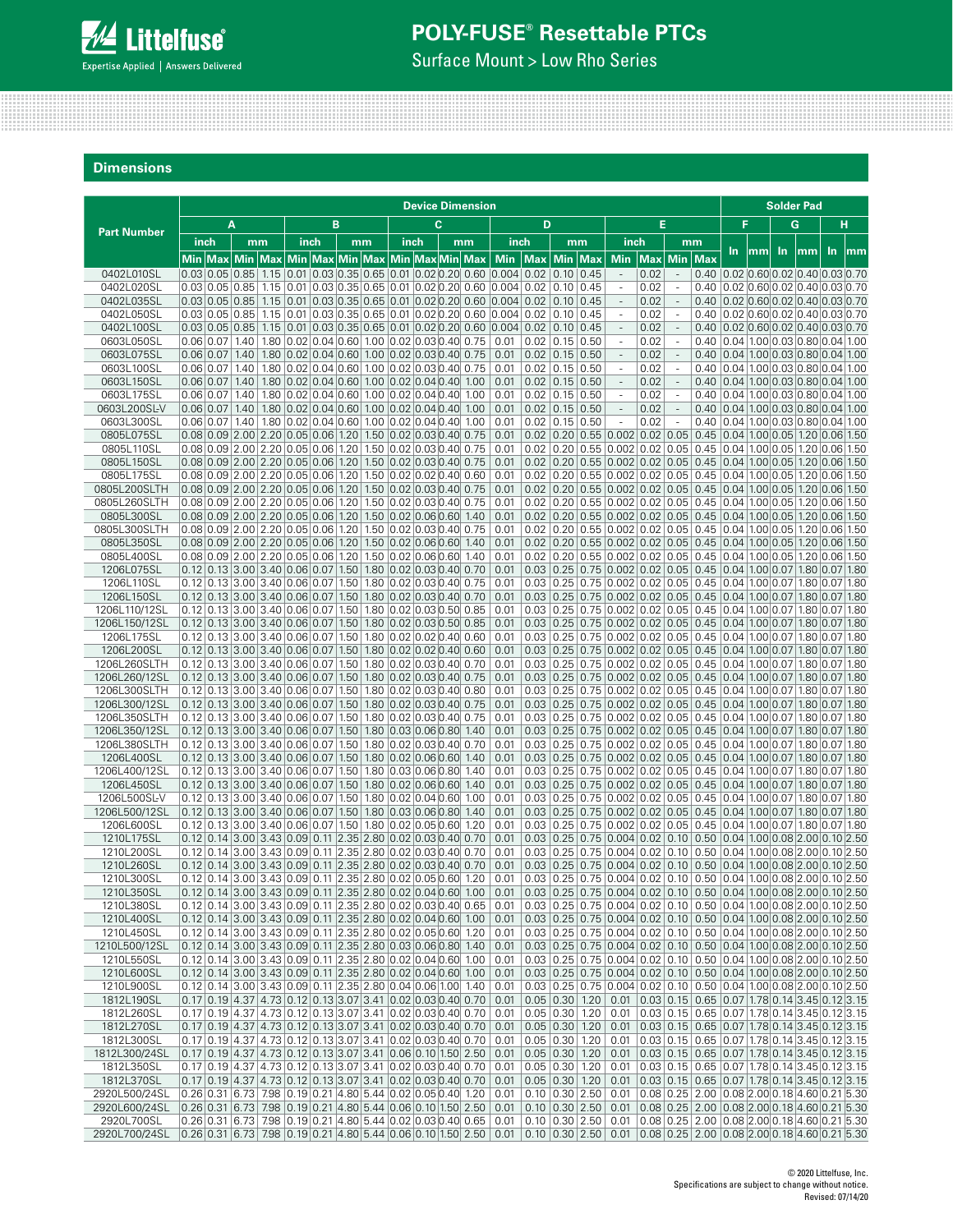

Surface Mount > Low Rho Series

| Packaging                     |                                   |               |                        |                         |                 |                                       |
|-------------------------------|-----------------------------------|---------------|------------------------|-------------------------|-----------------|---------------------------------------|
| <b>Part Number</b>            | <b>Ordering Number</b>            | $I_{hold}(A)$ | I <sub>hold</sub> Code | <b>Packaging Option</b> | <b>Quantity</b> | <b>Quantity &amp; Packaging Codes</b> |
| 0402L010SL                    | 0402L010SLKR                      | 0.10          | 010                    |                         | 10,000          | KR                                    |
| 0402L020SL                    | 0402L020SLKR                      | 0.20          | 020                    |                         | 10,000          | KR                                    |
| 0402L035SL                    | 0402L035SLKR                      | 0.35          | 035                    |                         | 10,000          | KR                                    |
| 0402L050SL                    | 0402L050SLKR                      | 0.50          | 050                    |                         | 10,000          | KR                                    |
| 0402L100SL                    | 0402L100SLKR                      | 1.00          | 100                    |                         | 10,000          | KR                                    |
| 0603L050SL                    | 0603L050SLYR                      | 0.50          | 050                    |                         | 4,000           | <b>YR</b>                             |
| 0603L075SL                    | 0603L075SLYR                      | 0.75          | 075                    |                         | 4,000           | <b>YR</b>                             |
| 0603L100SL<br>0603L150SL      | 0603L100SLYR<br>0603L150SLYR      | 1.00<br>1.50  | 100<br>150             |                         | 4,000<br>4,000  | <b>YR</b><br><b>YR</b>                |
| 0603L175SL                    | 0603L175SLYR                      | 1.75          | 175                    |                         | 4,000           | <b>YR</b>                             |
| 0603L200SL-V                  | 0603L200SL-VYR                    | 2.00          | 200                    |                         | 4,000           | <b>YR</b>                             |
| 0603L300SL                    | 0603L300SLYR                      | 3.00          | 300                    |                         | 4,000           | <b>YR</b>                             |
| 0805L075SL                    | 0805L075SLYR                      | 0.75          | 075                    |                         | 4,000           | <b>YR</b>                             |
| 0805L110SL                    | 0805L110SLYR                      | 1.10          | 110                    |                         | 4,000           | <b>YR</b>                             |
| 0805L150SL                    | 0805L150SLYR                      | 1.50          | 150                    |                         | 4,000           | <b>YR</b>                             |
| 0805L175SL                    | 0805L175SLYR                      | 1.75          | 175                    |                         | 4,000           | <b>YR</b>                             |
| 0805L200SLTH                  | 0805L200SLTHYR                    | 2.00          | 200                    |                         | 4,000           | <b>YR</b>                             |
| 0805L260SLTH                  | 0805L260SLTHYR                    | 2.60          | 260                    |                         | 4,000           | <b>YR</b>                             |
| 0805L300SL                    | 0805L300SLWR                      | 3.00          | 300                    |                         | 3,000           | <b>WR</b>                             |
| 0805L300SLTH                  | 0805L300SLTHYR                    | 3.00          | 300                    |                         | 4,000           | <b>YR</b><br><b>YR</b>                |
| 0805L350SL<br>0805L400SL      | 0805L350SLYR                      | 3.50<br>4.00  | 350<br>400             |                         | 4,000<br>3000   | <b>WR</b>                             |
| 1206L075SL                    | 0805L400SLWR<br>1206L075SLYR      | 0.75          | 075                    |                         | 4,000           | <b>YR</b>                             |
| 1206L110SL                    | 1206L110SLYR                      | 1.10          | 110                    |                         | 4,000           | <b>YR</b>                             |
| 1206L150SL                    | 1206L150SLYR                      | 1.50          | 150                    |                         | 4,000           | <b>YR</b>                             |
| 1206L110/12SL                 | 1206L110/12SLYR                   | 1.10          | 110                    |                         | 4,000           | <b>YR</b>                             |
| 1206L150/12SL                 | 1206L150/12SLYR                   | 1.50          | 150                    |                         | 4,000           | <b>YR</b>                             |
| 1206L175SL                    | 1206L175SLYR                      | 1.75          | 175                    |                         | 4,000           | <b>YR</b>                             |
| 1206L200SL                    | 1206L200SLYR                      | 2.00          | 200                    |                         | 4,000           | <b>YR</b>                             |
| 1206L260SLTH                  | 1206L260SLTHYR                    | 2.60          | 260                    |                         | 4,000           | <b>YR</b>                             |
| 1206L260/12SL                 | 1206L260/12SLYR                   | 2.60          | 260                    |                         | 4,000           | <b>YR</b>                             |
| 1206L300SLTH                  | 1206L300SLTHYR                    | 3.00          | 300                    |                         | 4,000           | <b>YR</b>                             |
| 1206L300/12SL<br>1206L350SLTH | 1206L300/12SLYR<br>1206L350SLTHYR | 3.00<br>3.50  | 300<br>350             | Tape & Reel             | 4,000<br>4,000  | <b>YR</b><br><b>YR</b>                |
| 1206L350/12SL                 | 1206L350/12SLWR                   | 3.50          | 350                    |                         | 3,000           | <b>WR</b>                             |
| 1206L380SLTH*                 | 1206L380SLTHYR                    | $2.82*$       | 380                    |                         | 4,000           | YR                                    |
| 1206L400SL                    | 1206L400SLWR                      | 4.00          | 400                    |                         | 3,000           | <b>WR</b>                             |
| 1206L400/12SL                 | 1206L400/12SLWR                   | 4.00          | 400                    |                         | 3,000           | <b>WR</b>                             |
| 1206L450SL                    | 1206L450SLWR                      | 4.50          | 450                    |                         | 3,000           | <b>WR</b>                             |
| 1206L500SL-V                  | 1206L500SL-VWR                    | 5.00          | 500                    |                         | 3,000           | <b>WR</b>                             |
| 1206L500/12SL                 | 1206L500/12SLPR                   | 5.00          | 500                    |                         | 2,000           | PR                                    |
| 1206L600SL                    | 1206L600SLWR                      | 6.00          | 600                    |                         | 3,000           | <b>WR</b>                             |
| 1210L175SL                    | 1210L175SLYR                      | 1.75          | 175                    |                         | 4,000           | <b>YR</b>                             |
| 1210L200SL<br>1210L260SL      | 1210L200SLYR<br>1210L260SLYR      | 2.00<br>2.60  | 200<br>260             |                         | 4,000           | <b>YR</b><br><b>YR</b>                |
| 1210L300SL                    | 1210L300SLWR                      | 3.00          | 300                    |                         | 4,000<br>3,000  | <b>WR</b>                             |
| 1210L350SL                    | 1210L350SLWR                      | 3.50          | 350                    |                         | 3,000           | WR.                                   |
| 1210L380SL                    | 1210L380SLYR                      | 3.80          | 380                    |                         | 4,000           | YR                                    |
| 1210L400SL                    | 1210L400SLWR                      | 4.00          | 400                    |                         | 3,000           | <b>WR</b>                             |
| 1210L450SL                    | 1210L450SLWR                      | 4.50          | 450                    |                         | 3,000           | <b>WR</b>                             |
| 1210L500/12SL                 | 1210L500/12SLWR                   | 5.00          | 500                    |                         | 3,000           | <b>WR</b>                             |
| 1210L550SL                    | 1210L550SLWR                      | 5.50          | 550                    |                         | 3,000           | <b>WR</b>                             |
| 1210L600SL                    | 1210L600SLWR                      | 6.00          | 600                    |                         | 3,000           | <b>WR</b>                             |
| 1210L900SL                    | 1210L900SLPR                      | 9.00          | 900                    |                         | 2,000           | PR                                    |
| 1812L190SL                    | 1812L190SLPR                      | 1.90          | 190                    |                         | 2,000           | PR                                    |
| 1812L260SL                    | 1812L260SLPR                      | 2.60          | 260                    |                         | 2,000           | PR                                    |
| 1812L270SL<br>1812L300SL      | 1812L270SLPR<br>1812L300SLPR      | 2.70<br>3.00  | 270<br>300             |                         | 2,000<br>2,000  | PR<br>PR                              |
| 1812L300/24SL                 | 1812L300/24SLER                   | 3.00          | 300                    |                         | 2,500           | ER                                    |
| 1812L350SL                    | 1812L350SLPR                      | 3.50          | 350                    |                         | 2,000           | PR                                    |
| 1812L370SL                    | 1812L370SLPR                      | 3.70          | 370                    |                         | 2,000           | PR                                    |
| 2920L500/24SL                 | 2920L500/24SLDR                   | 5.00          | 500                    |                         | 1,500           | DR                                    |
| 2920L600/24SL                 | 2920L600/24SLER                   | 6.00          | 600                    |                         | 2,500           | ER                                    |
| 2920L700SL                    | 2920L700SLPR                      | 7.00          | 700                    |                         | 2,000           | PR                                    |
| 2920L700/24SL                 | 2920L700/24SLER                   | 7.00          | 700                    |                         | 2,500           | ER                                    |

**Notes:** \*1206L380SLTH has I<sub>hold</sub> 2.82A for at least 15min @ 55°C.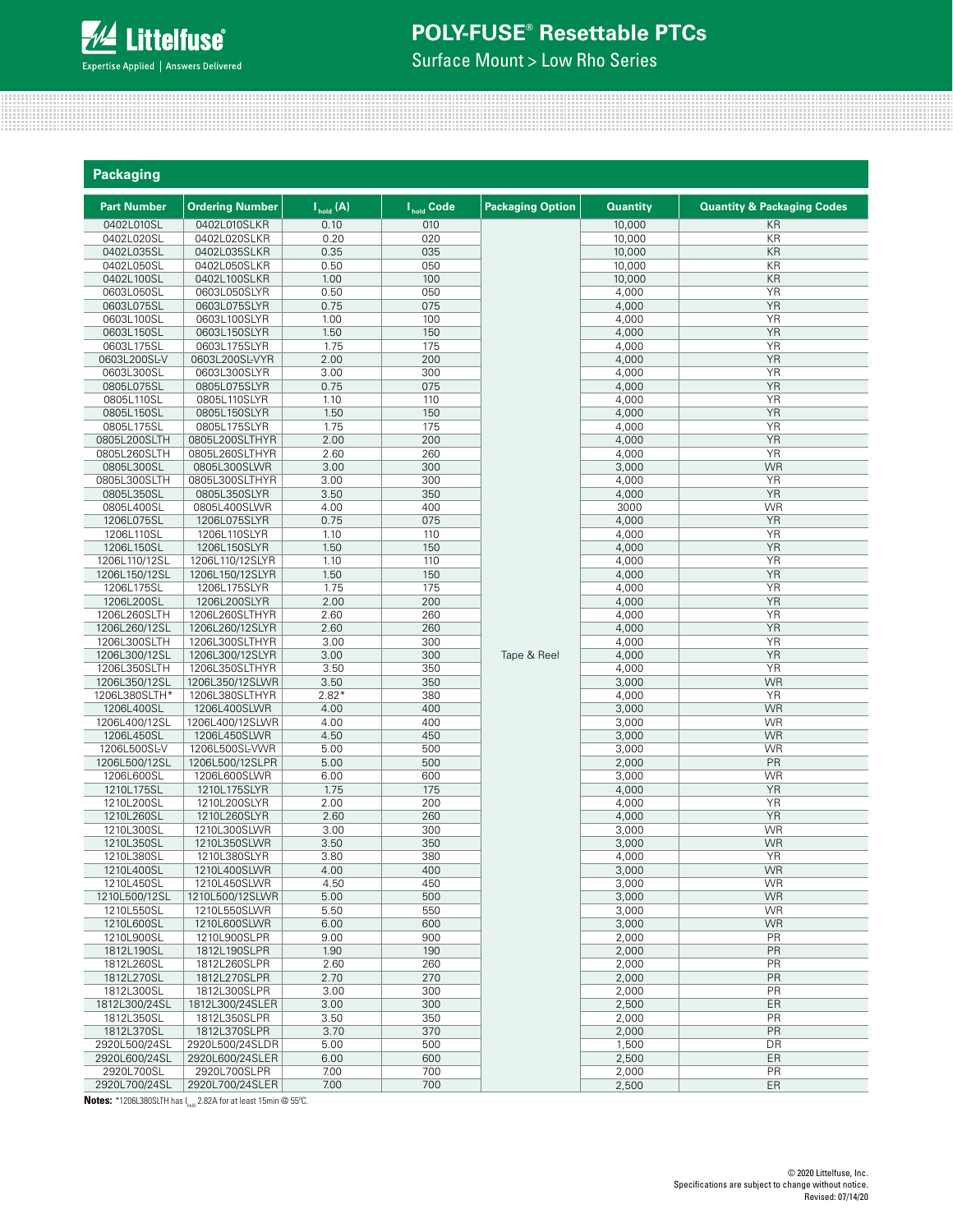

Surface Mount > Low Rho Series

#### **Part Ordering Number System**



|                      | <b>Tape and Reel Specifications</b>                                |
|----------------------|--------------------------------------------------------------------|
| <b>Symbol</b>        | 0402L010SL<br>0402L020SL<br>0402L035SL<br>0402L050SL<br>0402L100SL |
|                      | Tape Dimensions: EIA-481-1 (mm)                                    |
| C,                   | $0.05 \pm 0.01$                                                    |
| $\mathsf{D}_{\sf d}$ | $1.5 \pm 0.1$                                                      |
| D,                   | $4.0 + 0.1$                                                        |
| $P_{d}$              | $0.41 \pm 0.1$                                                     |
| P <sub>h</sub>       | $1.12 + 0.1$                                                       |
| $P_{s}$              | $2.0 + 0.1$                                                        |
| $P_{w}$              | $0.65 \pm 0.03$                                                    |
| T,                   | $0.61 \pm 0.1$                                                     |
| $T_{w}$              | $8.0 \pm 0.1$                                                      |
| Leader min.          | 390                                                                |
| Trailer min.         | 160                                                                |
|                      | Reel Dimensions: EIA-481-1 (mm)                                    |
| н                    | $12.0 \pm 0.5$                                                     |
| W                    | $9.0 + 0.5$                                                        |
| D                    | $0060 \pm 0.5$                                                     |
| F                    | $\varnothing$ 13.0 ± 0.2                                           |
| C                    | $Ø178 \pm 1$                                                       |
| $W_1$                | $2.2 \pm 0.5$                                                      |
| W <sub>2</sub>       | $3.0 + 0.5$                                                        |
| $W_3$                | $4.0 \pm 0.5$                                                      |
| .<br>W <sub>4</sub>  | $5.5 + 0.5$                                                        |

### **Dimensions for 0402 size product** (see table at left)





#### **Dimensions for 0603, 0805,1206,1210, 1812 and 2920 size product** (see tabel below)



...Continued on next page.